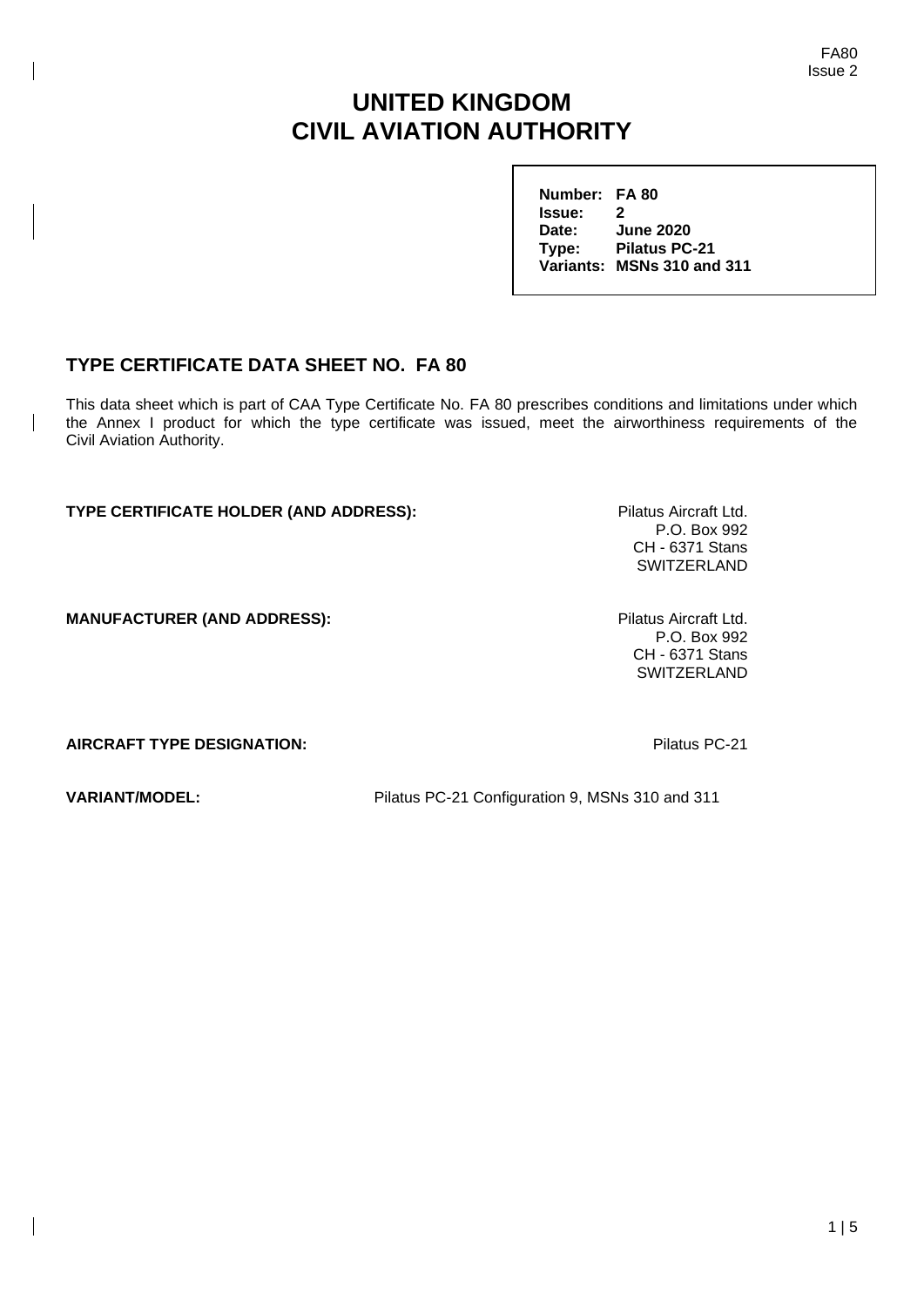## **SECTION 1: TYPE CERTIFICATION**

**I. General**

| 1. CAA Validation Application Date: | February 2017                                                                                                                                                                                                                                                                                            |
|-------------------------------------|----------------------------------------------------------------------------------------------------------------------------------------------------------------------------------------------------------------------------------------------------------------------------------------------------------|
| 2. Airworthiness Category:          | US 14 CFR Part 23 ("FAR 23") Acrobatic Category<br>US 14 CFR Part 23 ("FAR 23") Utility Category                                                                                                                                                                                                         |
| 3. CAA Approval                     | Airworthiness Approval Note 29477                                                                                                                                                                                                                                                                        |
| <b>II. Certification Basis</b>      |                                                                                                                                                                                                                                                                                                          |
| 1. Airworthiness Code:              | <b>Swiss FOCA Type Certification Data Sheet F 56-35:</b>                                                                                                                                                                                                                                                 |
|                                     | US Federal Aviation Regulation Part 23, Acrobatic Category, including<br>amendments 23-1 through 23-54, effective December 13th, 2000.<br>US Federal Aviation Regulation Part 23, Utility Category, including<br>amendments 23-1 through 23-59, effective December 23rd, 2009, as<br>defined in CRI A-1. |
|                                     | Swiss Regulation 748.215.1 dated 18. September 1995 regarding<br>aircraft airworthiness (Verordnung über die Lufttüchtigkeit von<br>Luftfahrzeugen - VLL).                                                                                                                                               |
|                                     | Swiss Regulations 748.215.3 dated 10. January 1996 regarding<br>emissions from aircraft (Verordnung über die Emissionen von<br>Luftfahrzeugen -VEL).<br>ICAO Annex 16, Chapter 10.                                                                                                                       |
| 2. Certification Review Items:      |                                                                                                                                                                                                                                                                                                          |

| - Regulations:                | FOCA No. A-1, A-3, A-4, A-5, A-6.                                                                                            |
|-------------------------------|------------------------------------------------------------------------------------------------------------------------------|
| - Special Conditions:         | FOCA No. A-2, B-2, C-1, C-3, C-4, C-5, C-8, C-9, C-10, D-2, D-4, D-6,<br>D-9, D-10, D-12, E-1, F-5, F-6, F-7, F-9, H-1, H-3. |
| - Equivalent Safety Findings: | FOCA No. B-1, B-3, B-4, D-1, D-3, D-5, F-13, G-1, G-3, H-2.                                                                  |
| - Deviations:                 | FOCA No. C-2, C-6, D-8, D-13, F-10, H-4, H-5.                                                                                |
| - Reversions:                 | Nil                                                                                                                          |

3. CAA Validation Certification Action Items: CAI No. 00-01, 00-02, 00-03, 00-04, 00-05, 00-06, 00-07.

#### **III. Technical Characteristics and Operational Limitations** (see Note 2)

| 1. Type Design Definition: | Pilatus PC-21 P/N 500.00.21.310 and P/N 500.00.21.311                                                                                                                                                                                                                                                                                 |
|----------------------------|---------------------------------------------------------------------------------------------------------------------------------------------------------------------------------------------------------------------------------------------------------------------------------------------------------------------------------------|
| 2. Basic Description:      | The PC-21 is a single engine, low-wing swept monoplane with a stepped tandem<br>cockpit.<br>The primary structure is aluminum and elements of the secondary structure are<br>made of composite material.<br>The aircraft is intended for the following roles:<br><b>Basic Flying Training</b><br><b>Advanced Flying Training</b><br>٠ |

• Mission System Management Training in the Fighter Lead-in Role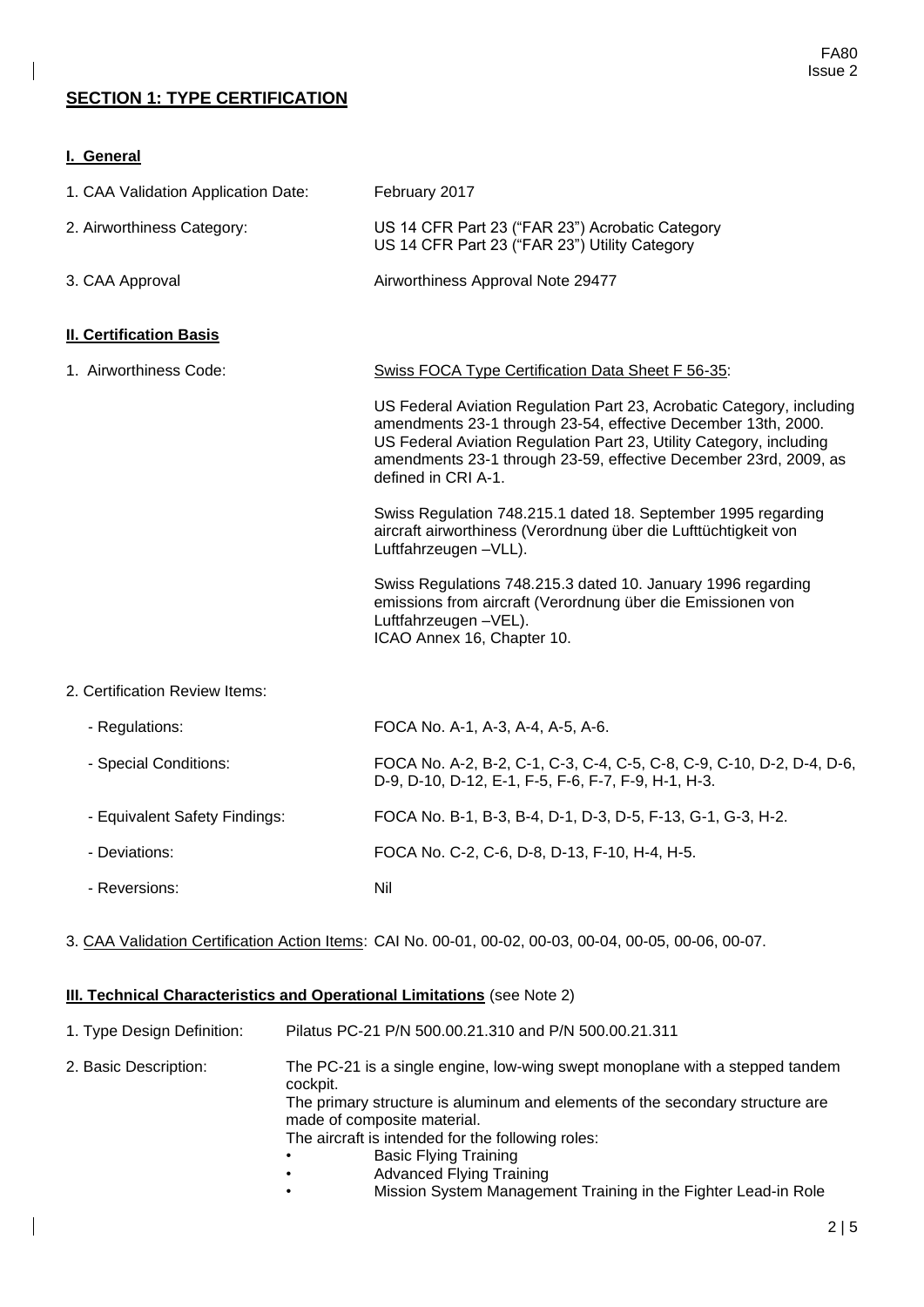|                                                |                                                                                                                                                                                                                                    |                                                         |                                                                                                                                                                                                                                                                   | Issue 2                                                                     |
|------------------------------------------------|------------------------------------------------------------------------------------------------------------------------------------------------------------------------------------------------------------------------------------|---------------------------------------------------------|-------------------------------------------------------------------------------------------------------------------------------------------------------------------------------------------------------------------------------------------------------------------|-----------------------------------------------------------------------------|
|                                                |                                                                                                                                                                                                                                    | Smoke Generators (ESG) (see Note 4).                    | The aircraft also features the ability to carry underwing hardpoints, to enable<br>installation of external stores including Underwing Fuel Tanks (UWT) or External                                                                                               |                                                                             |
| 3. Equipment:                                  |                                                                                                                                                                                                                                    | Refer to Airplane Flight Manual                         |                                                                                                                                                                                                                                                                   |                                                                             |
| 4. Dimensions:                                 | Span<br>Length<br>Height<br>Wing Area                                                                                                                                                                                              | 9.108 m<br>11.233 m<br>3.749 m<br>15.221 m <sup>2</sup> | (29 ft 11 in)<br>(36 ft 11 in)<br>(12 ft 4 in)<br>(163.848 ft <sup>2</sup> )                                                                                                                                                                                      |                                                                             |
| 5. Engine:                                     | Pratt & Whitney Canada PT6A-68B turboprop engine.<br>TCA TC E24                                                                                                                                                                    |                                                         |                                                                                                                                                                                                                                                                   |                                                                             |
|                                                | Engine Limits:                                                                                                                                                                                                                     |                                                         | Refer to Airplane Flight Manual                                                                                                                                                                                                                                   |                                                                             |
| 6. Auxiliary Power Unit                        | Not applicable                                                                                                                                                                                                                     |                                                         |                                                                                                                                                                                                                                                                   |                                                                             |
| 7. Propeller:                                  | The propeller is a variable pitch, feathering propeller, non-reversing with composite<br>blades, aluminum hub and composite spinner.                                                                                               |                                                         |                                                                                                                                                                                                                                                                   |                                                                             |
|                                                | type.<br>FAA TC P20NE                                                                                                                                                                                                              |                                                         | Type: HC-E5A-2 hub with 5 Hartzell E9193B or E9193K blades, constant speed                                                                                                                                                                                        |                                                                             |
|                                                |                                                                                                                                                                                                                                    | Propeller Limits: Refer to Airplane Flight Manual       |                                                                                                                                                                                                                                                                   |                                                                             |
| 8. Fluids and Capacities (Fuel/Oil/Additives): |                                                                                                                                                                                                                                    |                                                         |                                                                                                                                                                                                                                                                   |                                                                             |
|                                                | Fuel:                                                                                                                                                                                                                              | (P&WC Service Bulletin No. 18104)                       | Acceptable fuels according to Pratt & Whitney Canada Specification                                                                                                                                                                                                |                                                                             |
|                                                | Oil:                                                                                                                                                                                                                               |                                                         | (Engine and Gearbox) Oils meeting the requirements of specification<br>MIL-L-23699, Type II (5 Centistokes) or specification PWA521, Type II<br>(5 Centistokes), are fully approved (P&WC Service Bulletin 18101).                                                |                                                                             |
| 9. Fuel Capacities:                            | (178 Imp Gal).                                                                                                                                                                                                                     |                                                         | The fuel system is fully automatic and maintains fuel supply during all operations.<br>Fuel is contained in two integral wing tanks with a total usable capacity of 675 litres<br>[The acrobatic tank allows 45 seconds of inverted flight, at less than zero g.] |                                                                             |
|                                                |                                                                                                                                                                                                                                    | of 250 litres (66 Imp Gal) (see Note 4).                | Each additional optional Underwing Tanks, when installed, has a usable capacity                                                                                                                                                                                   |                                                                             |
|                                                | Category:                                                                                                                                                                                                                          |                                                         | 10. Air Speed Limitations: Equivalent Air Speeds (EAS) at maximum operating weights in Acrobatic and Utility                                                                                                                                                      |                                                                             |
|                                                | Max. operating speed (VMO)<br>Max. operating Mach no. (MMO)<br>Design diving speed (VD)<br>Design diving Mach no. (MD)<br>Design cruising speed (VC)<br>Maneuvering speed (VO) ailerons<br>Maneuvering speed (VO) rudder, elevator |                                                         | Max. speed with flaps and/or L/gear extended (VFT, VFL, VLE)                                                                                                                                                                                                      | 370 kt<br>0.72M<br>420 kt<br>0.77 M<br>370 kt<br>370 kt<br>220 kt<br>180 kt |

 $\overline{\phantom{a}}$ 

 $\begin{array}{c} \hline \end{array}$ 

FA80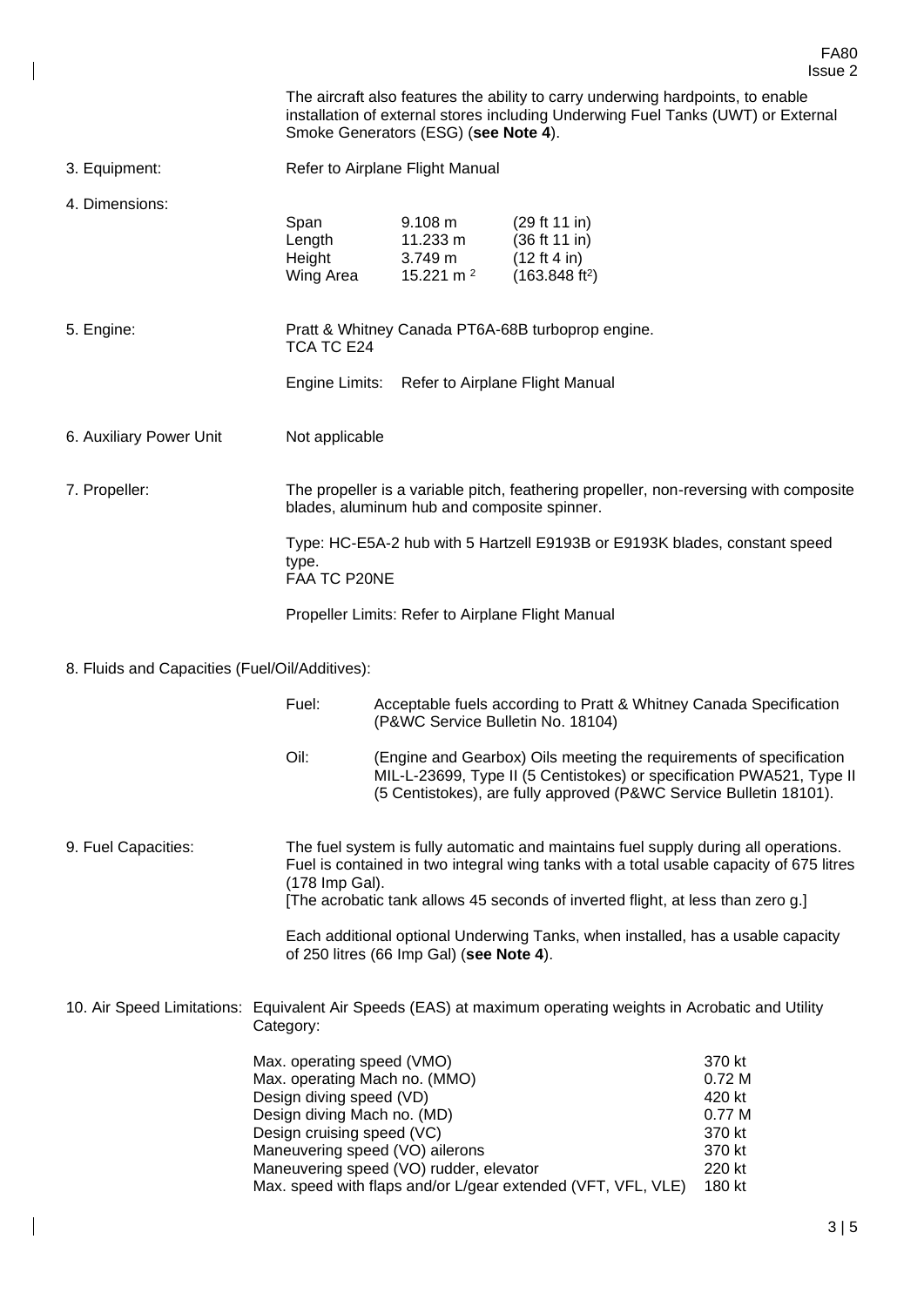| 11. Maneuvering Load Factor                      | In the Acrobatic Category (clean wing and with 2 ESGs)        |  |                   |                                                                                      |
|--------------------------------------------------|---------------------------------------------------------------|--|-------------------|--------------------------------------------------------------------------------------|
| Limits $(g)$                                     | Max. positive                                                 |  | $+8.0 g$          |                                                                                      |
|                                                  | Max. negative                                                 |  | $-4.0 g$          |                                                                                      |
|                                                  |                                                               |  |                   |                                                                                      |
|                                                  | In the Utility Category (with 2 UWT)                          |  |                   |                                                                                      |
|                                                  | Max. positive                                                 |  | $+5.0 g$          |                                                                                      |
|                                                  | Max. negative                                                 |  | $-2.5g$           |                                                                                      |
|                                                  | With flaps extended in take-off or land position              |  |                   |                                                                                      |
|                                                  | Max. positive                                                 |  | $+4.0 g$          |                                                                                      |
|                                                  | Max. negative                                                 |  | 0 <sub>g</sub>    |                                                                                      |
|                                                  |                                                               |  |                   |                                                                                      |
| 12. Maximum Operating Altitude:                  | Refer to Airplane Flight Manual                               |  |                   |                                                                                      |
| 13. All weather Capability:                      | Category 1                                                    |  |                   |                                                                                      |
|                                                  |                                                               |  |                   |                                                                                      |
| 14. Maximum Weights:                             | In the Acrobatic Category (clean wing and with 2 ESG)         |  |                   |                                                                                      |
| (see Notes 1 and 4)                              | Max. ramp weight                                              |  | 3120 kg           | (6878 lb)                                                                            |
|                                                  | Max. take-off weight                                          |  | 3100 kg           | (6834 lb)                                                                            |
|                                                  | Max. landing weight                                           |  | 3100 kg           | (6834 lb)                                                                            |
|                                                  | Max. zero fuel weight                                         |  | 2750 kg           | (6062 lb)                                                                            |
|                                                  | Min. flying weight                                            |  | 2330 kg           | (5136 lb)                                                                            |
|                                                  | In the Utility Category (with 2 UWT)                          |  |                   |                                                                                      |
|                                                  | Max. ramp weight                                              |  | 3620 kg           | (7964 lb)                                                                            |
|                                                  | Max. take-off weight                                          |  | 3600 kg           | (7937 lb)                                                                            |
|                                                  |                                                               |  |                   |                                                                                      |
|                                                  | Max. landing weight                                           |  | 3600 kg           | (7937 lb)                                                                            |
|                                                  | Max. zero fuel weight<br>Max. weight of stores                |  | 2750 kg<br>500 kg | (6062 lb)<br>(1100 lb)                                                               |
|                                                  |                                                               |  |                   | For the weight limitations for a particular aircraft, refer to the Airplane Flight   |
|                                                  | Manual.                                                       |  |                   |                                                                                      |
| 15. Centre of Gravity Range:                     | Refer to Airplane Flight Manual                               |  |                   |                                                                                      |
|                                                  |                                                               |  |                   |                                                                                      |
| 16. Centre of Gravity Datum:                     | 3000 mm in front of the firewall                              |  |                   |                                                                                      |
|                                                  |                                                               |  |                   |                                                                                      |
|                                                  |                                                               |  |                   |                                                                                      |
| 17. Mean Aerodynamic Cord (MAC):                 | 1.785 m (7 ft 0.3 in) MAC<br>(Per the Airplane Flight Manual) |  |                   |                                                                                      |
|                                                  |                                                               |  |                   |                                                                                      |
|                                                  |                                                               |  |                   |                                                                                      |
| 18. Leveling Means:                              | Marks (colored rivet heads) on each side of the fuselage.     |  |                   |                                                                                      |
|                                                  |                                                               |  |                   |                                                                                      |
| 19. Minimum Flight Crew:                         |                                                               |  |                   | One pilot (Solo Flight is limited to front cockpit). 2 pilots are required for civil |
|                                                  | IFR operations if no autopilot is installed.                  |  |                   |                                                                                      |
|                                                  |                                                               |  |                   |                                                                                      |
| 20. Maximum Approved Passenger Seating Capacity: |                                                               |  |                   | The PC-21 has a tandem cockpit seating for pilot training.                           |
|                                                  |                                                               |  |                   | The rear seat can be used as a passenger seat.                                       |
|                                                  |                                                               |  |                   |                                                                                      |
| 21. Exits:                                       |                                                               |  |                   | The PC-21 is provided with a single, right hand hinged, side opening canopy          |
|                                                  | assembly.                                                     |  |                   |                                                                                      |

 $\overline{\phantom{a}}$ 

 $\overline{\phantom{a}}$ 

 $\begin{array}{c} \hline \end{array}$ 

 $\overline{\phantom{a}}$